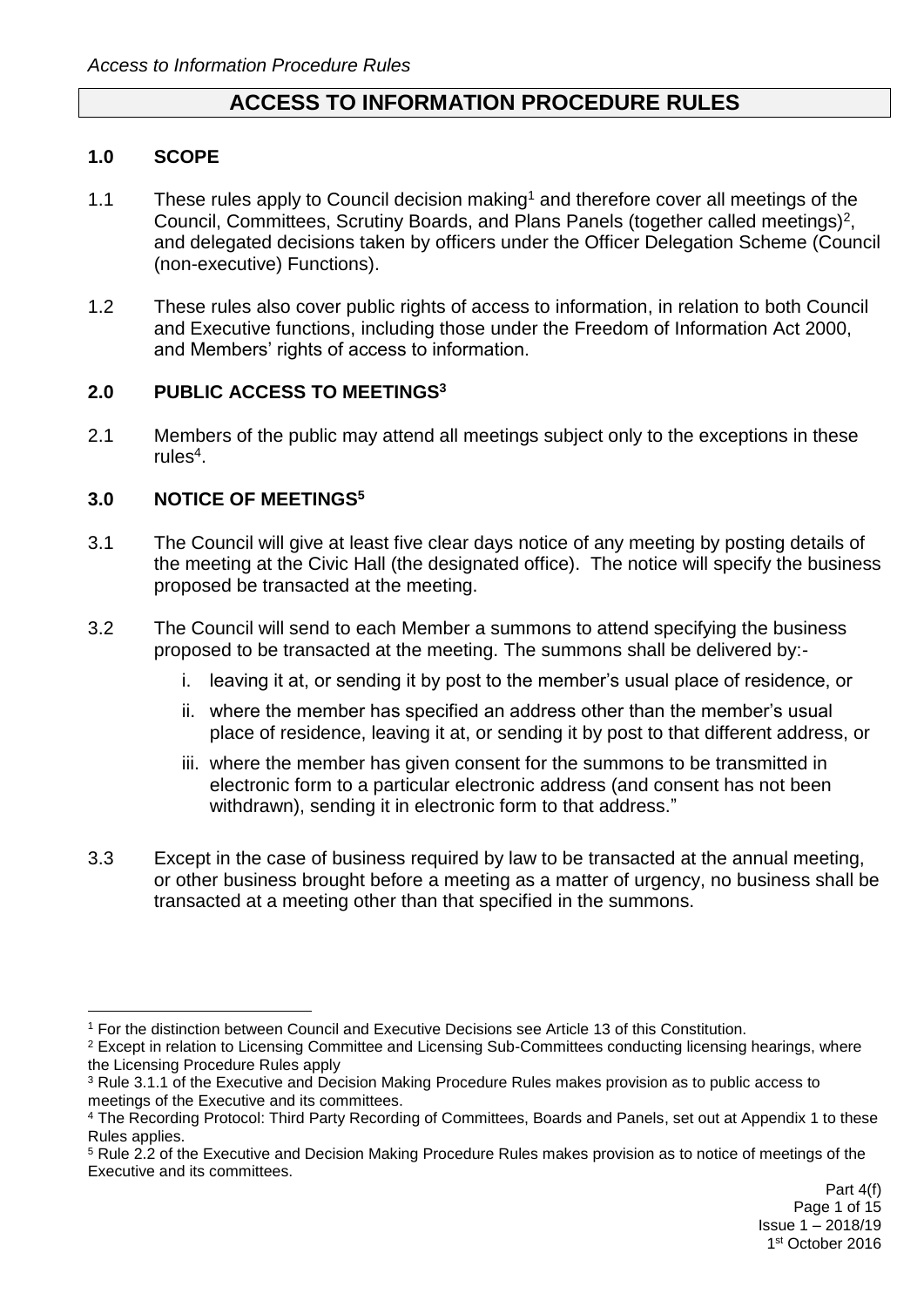## **4.0 PUBLIC ACCESS TO AGENDA AND REPORTS BEFORE THE MEETING<sup>6</sup>**

- 4.1 The Council will make copies of the agenda and reports open to the public available for inspection at the designated office at least 5 clear days before the meeting, except that where a meeting is convened at shorter notice, the copies of the agenda and reports shall be open to inspection from the time the meeting is convened.
- 4.2 Where an item is added to the agenda, and the report is open to the public, copies of any report for the meeting relating to the item, and the revised agenda shall be available for inspection from the time the item is added to the agenda.
- 4.3 Where copies of the agenda and reports open to the public are not made available for inspection in this way, an item of business will not be considered unless by reason of special circumstances, which shall be specified in the minutes, the chair of the meeting is of the opinion that the item should be considered at the meeting as a matter of urgency.

## **5.0 PUBLIC ACCESS TO COPIES**

- 5.1 Copies of those documents and notices which are published on the Council's website in accordance with these rules, and also in accordance with the Executive and Decision Making Procedure Rules, will be made available for inspection by the public on request during office hours at the authority's offices at Civic Hall, Leeds.
- 5.2 The Council will supply copies of:
	- (a) any agenda and reports which are open to public inspection;
	- (b) any further statements or particulars necessary to indicate the nature of the items in the agenda; and
	- (c) if the Monitoring Officer thinks fit, copies of any other documents supplied to Members in connection with an item to any person on payment of a charge for postage, copying and any other costs.
- 5.3 The Council will make available for the use of members of the public present at meetings, a reasonable number of copies of the agenda and of those reports which are open to the public.

## **6.0 PUBLIC ACCESS TO RECORDS OF DECISIONS**

#### 6.1 **Records of Decisions Taken at Meetings**

1

For six years after a meeting, the Council will make available for inspection, and following a request made on behalf of a newspaper, and on payment being made of postage, copying or any other necessary charge, the Head of Governance and Scrutiny Support will arrange to supply copies of the following:

<sup>&</sup>lt;sup>6</sup> Rule 2.2 of the Executive and Decision Making Procedure Rules makes provision as to publication of agendas and reports for meetings of the Executive and its committees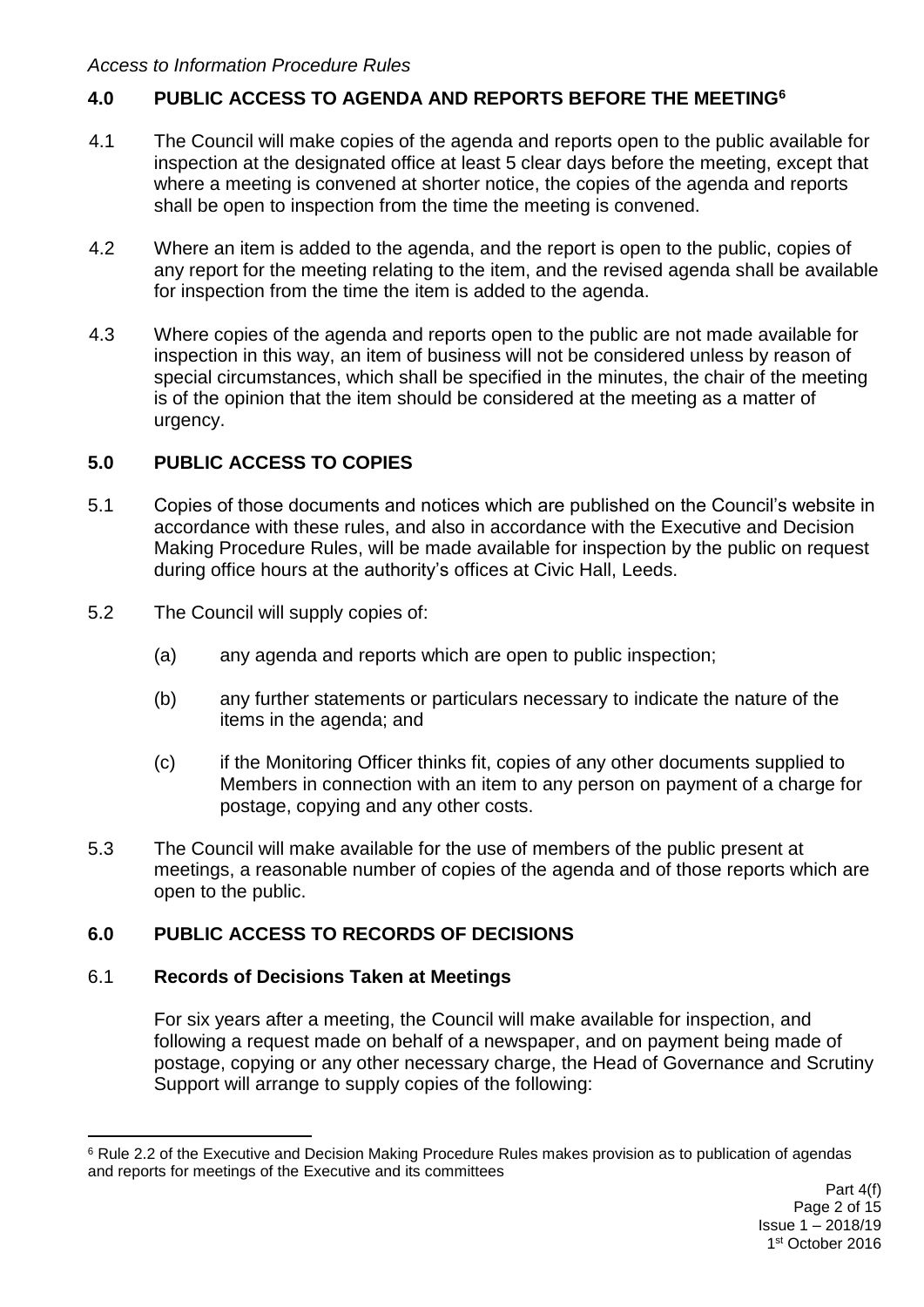- (a) the minutes of the meeting excluding any part of the minutes of proceedings when the meeting was not open to the public or which disclose exempt or confidential information;
- (b) a summary of any proceedings not open to the public where the minutes open to inspection would not provide a reasonably fair and coherent record;
- (c) the agenda for the meeting; and
- (d) reports relating to items when the meeting was open to the public

## **6.2 Records of Decisions Taken By Officers<sup>7</sup>**

As soon as reasonably practicable after a significant operational decision taken by an officer in relation to a Council Function, the officer will produce a written record of the decision and arrange for its publication on the Council's website together with the report in relation to the decision made. The record will include;

- A record of the decision including the date it was made,
- a statement of the reasons for it,
- details of any alternative options considered and rejected by the officer at the time of making the decision, and
- a record of any interest declared by any Executive Member consulted by the officer who made the decision together with a note of any dispensation granted in respect of that interest.

The written record will be retained and made available for inspection by the public for a period of six years beginning with the date of the decision to which it relates.

Following a request, and on payment being made of postage, copying or any other necessary charge, the Head of Governance and Scrutiny Support will arrange to supply a copy of delegated decision notice and report in relation to an officer decision

## **7.0 PUBLIC ACCESS TO BACKGROUND PAPERS**

#### 7.1 **List of background papers**

1

The author of a report will set out in every report a list of those documents (called background papers) relating to the subject matter of the report which in his/her opinion:

- (a) disclose any facts or matters on which the report or an important part of the report is based; and
- (b) have been relied on to a material extent in preparing the report

<sup>&</sup>lt;sup>7</sup> In accordance with The Openness of Local Government Bodies Regulations 2014, a written record of the decision and the reasons for it, together with the date of the decision, produced in accordance with any other statutory requirement, will be sufficient to satisfy the requirement to produce a written record set out in this rule.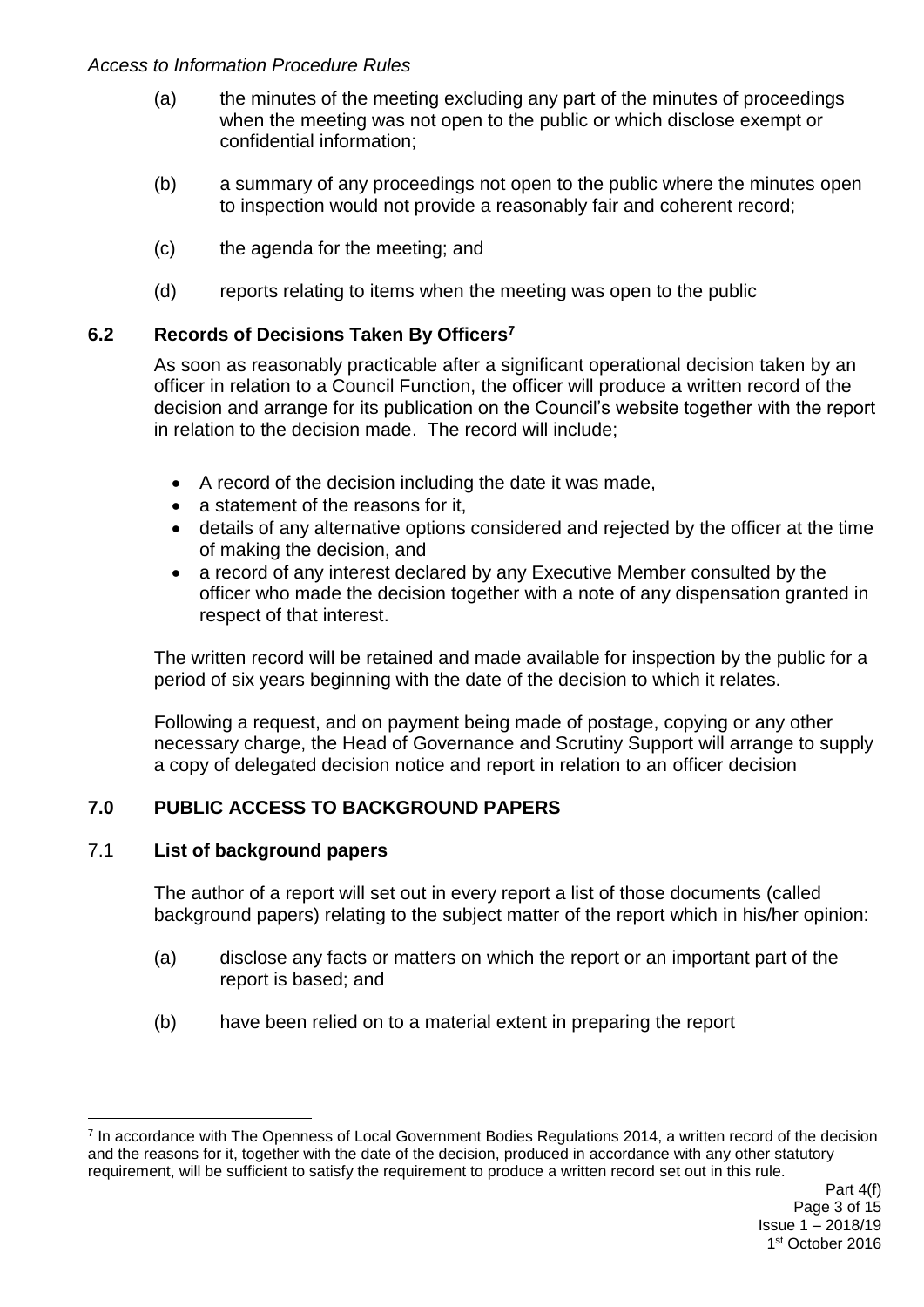but this does not include published works or those which disclose confidential or exempt information (as defined in Rules 9 and 10), nor in respect of executive reports, does this include the advice of a political advisor, or any draft report or document.

## 7.2 **Public inspection**

- (a) A copy of each of the documents listed will be:
	- i. published on the Council's website at the same time as the report is available for public inspection, and
	- ii. made available to a member of the public during office hours at the authorities offices at Civic Hall, Leeds, on payment of the Council's reasonable fee.
- (b) The Council will make available for public inspection for four years after the date of the meeting one copy of each of the documents on the list of background papers.

## **8.0 EXCLUSION OF PUBLIC ACCESS**

- 8.1 The Monitoring Officer will exclude access by the public to reports which in his/her opinion contain confidential information, (as defined in Rule 9).
- 8.2 If the Monitoring Officer thinks fit, access by the public may also be excluded in respect of reports which in his/her opinion relate to items during which, in accordance with Rule 10 the meeting is likely not to be open to the public.
- 8.3 Such reports will be marked "Not for publication" together with "confidential information" or the exemption relied upon.
- 8.4 Where an exemption is relied upon, any such report must contain the reasons why, as in all in the circumstances of the case, the public interest in maintaining the exemption outweighs the public interest in disclosing the information.

## **9.0 CONFIDENTIAL INFORMATION – REQUIREMENT TO EXCLUDE PUBLIC ACCESS**

- 9.1 The public<sup>8</sup> must be excluded from meetings whenever it is likely in view of the nature of the business to be transacted or the nature of the proceedings that confidential information would be disclosed. Likewise, public access to reports, background papers, and minutes will also be excluded.
- 9.2 Confidential information means<sup>9</sup>
	- (a) information given to the Council by a Government Department on terms which forbid its public disclosure or
	- (b) information the disclosure of which to the public is prohibited by or under another Act or by Court Order. Generally personal information which identifies

<sup>1</sup> <sup>8</sup> Members of the Council and officers attending the meeting in the course of their employment shall not be considered to be members of the public.

<sup>9</sup> Care should be taken to ensure that partners are aware of this definition of Confidential Information which will apply to information which they choose to share with the Council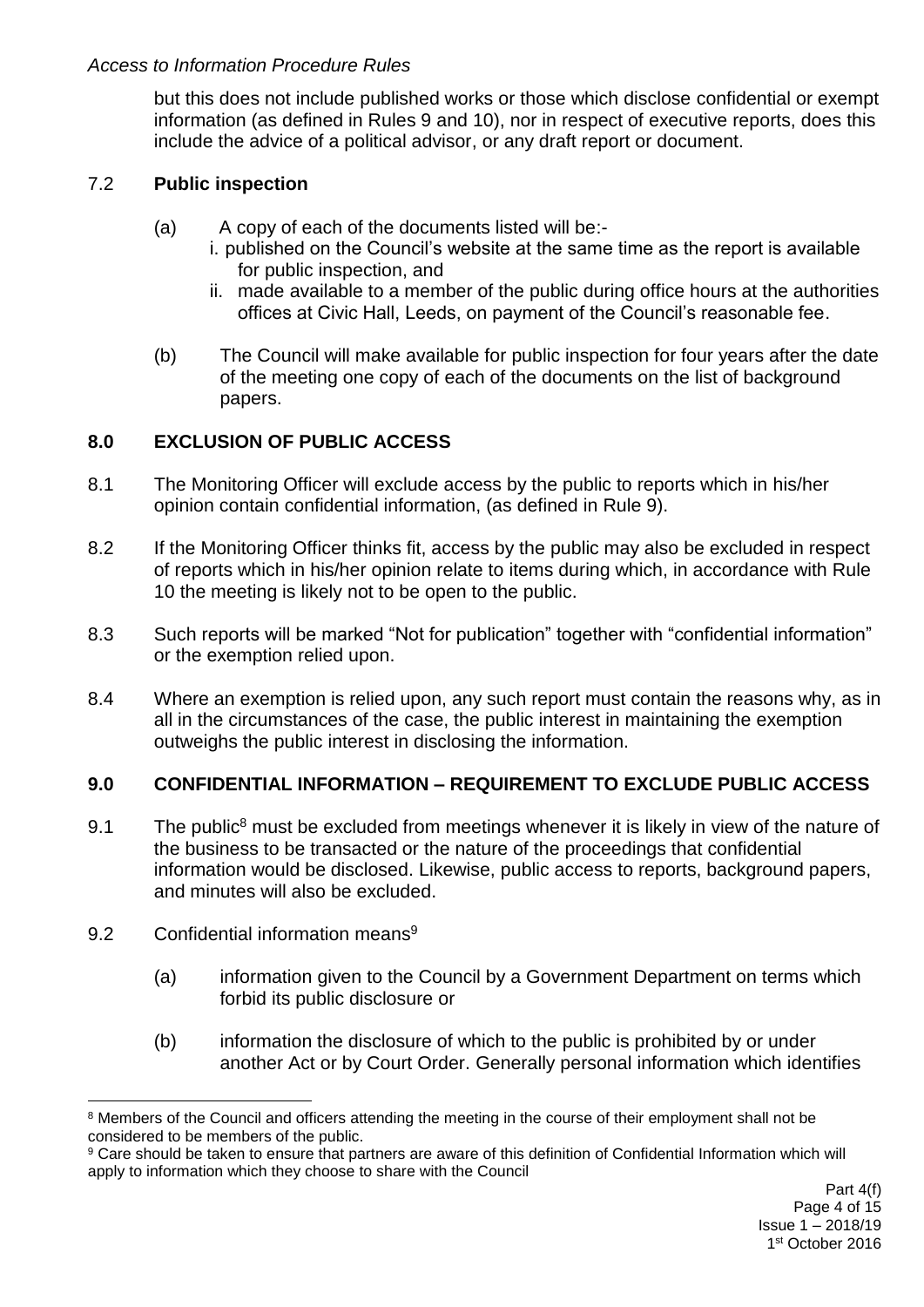an individual, must not be disclosed under the data protection and human rights rules.

### **10.0 EXEMPT INFORMATION – DISCRETION TO EXCLUDE PUBLIC ACCESS**

- 10. 1 The public may be excluded from meetings whenever it is likely in view of the nature of the business to be transacted or the nature of the proceedings that exempt information would be disclosed provided:
	- (a) the meeting resolves so to exclude the public, and that resolution identifies the proceedings or part of the proceedings to which it applies, and
	- (b) that resolution states by reference to the descriptions in Schedule 12A to the Local Government Act 1972 (paragraph 10.4 below) the description of the exempt information giving rise to the exclusion of the public.
	- (c) that resolution states, by reference to reasons given in a relevant report or otherwise, in all the circumstances of the case, the public interest in maintaining the exemption outweighs the public interest in disclosing the information.
- 10.2 In these circumstances, public access to reports, background papers and minutes will also be excluded.
- 10.3 Where the meeting will determine any person's civil rights or obligations, or adversely affect their possessions, Article 6 of the Human Rights Act 1998 establishes a presumption that the meeting will be held in public unless a private hearing is necessary for one of the reasons specified in Article 6.
- 10. 4 Exempt information means<sup>10</sup> information falling within the following categories (subject to any condition):

| Category                                                                                                                           | <b>Condition</b>                                                                                                                                                                                        |
|------------------------------------------------------------------------------------------------------------------------------------|---------------------------------------------------------------------------------------------------------------------------------------------------------------------------------------------------------|
| 1. Information relating to any individual.                                                                                         | Information is exempt if and so long, as in<br>all the circumstances of the case, the<br>public interest in maintaining the<br>exemption outweighs the public interest in<br>disclosing the information |
| 2. Information which is likely to reveal the<br>identity of an individual.                                                         | Information is exempt if and so long, as in<br>all the circumstances of the case, the<br>public interest in maintaining the<br>exemption outweighs the public interest in<br>disclosing the information |
| 3. Information relating to the financial or<br>business affairs of any particular person<br>(including the authority holding that) | Information is exempt if and so long, as in<br>all the circumstances of the case, the<br>public interest in maintaining the                                                                             |

<sup>1</sup> <sup>10</sup> Care should be taken to ensure that partners are aware of this definition of Exempt Information which will apply to information which they choose to share with the Council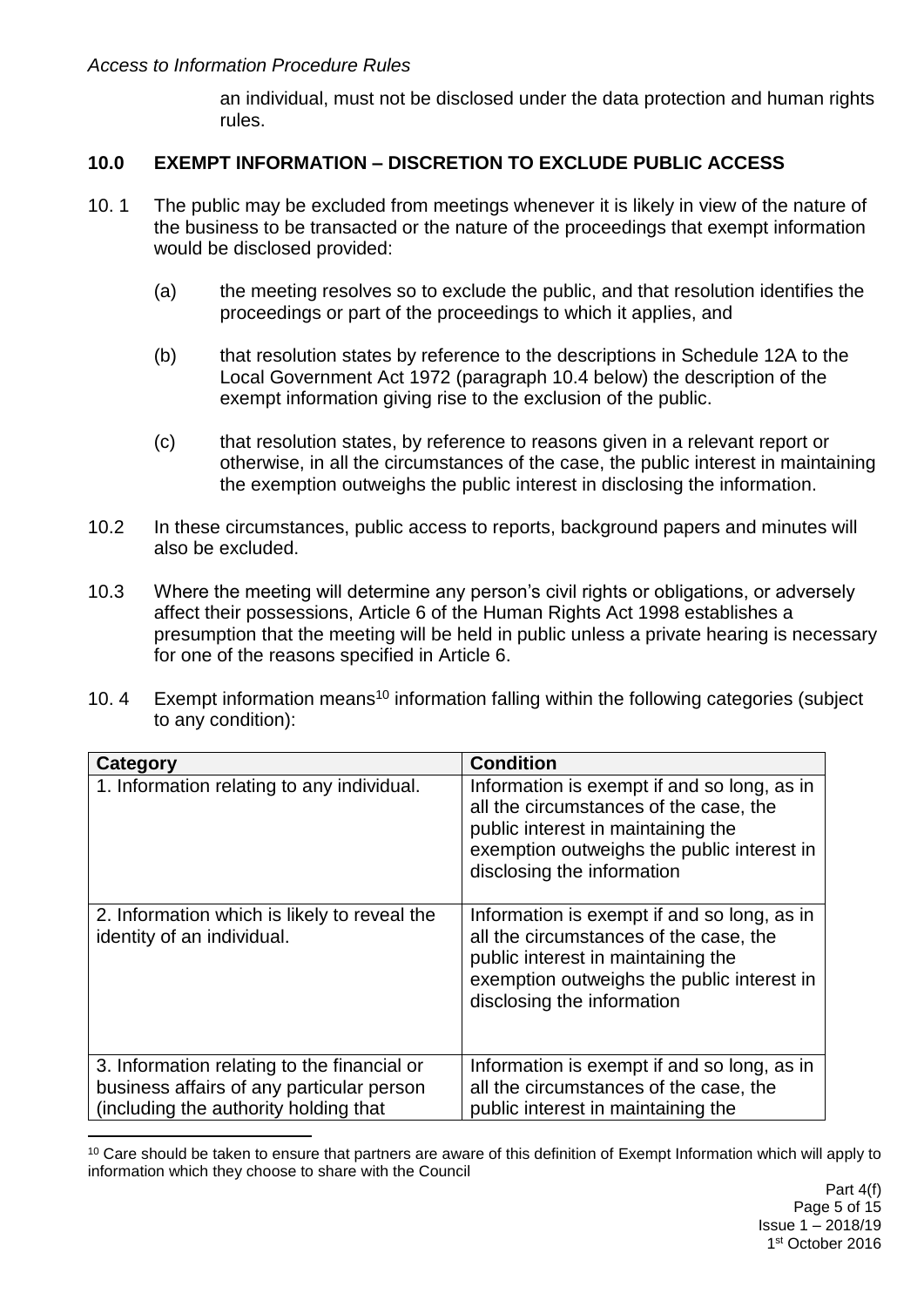| Category                                                                                                                                                                                                                                                                 | <b>Condition</b>                                                                                                                                                                                                                                                                                        |
|--------------------------------------------------------------------------------------------------------------------------------------------------------------------------------------------------------------------------------------------------------------------------|---------------------------------------------------------------------------------------------------------------------------------------------------------------------------------------------------------------------------------------------------------------------------------------------------------|
| information).                                                                                                                                                                                                                                                            | exemption outweighs the public interest in<br>disclosing the information                                                                                                                                                                                                                                |
|                                                                                                                                                                                                                                                                          | Information within paragraph 3 is not<br>exempt if it must be registered under<br>various statutes, such as the Companies<br>Acts or the Charities Act 2011.                                                                                                                                            |
|                                                                                                                                                                                                                                                                          | "Financial or business affairs" includes<br>contemplated, as well as past or current,<br>activities                                                                                                                                                                                                     |
| 4. Information relating to any consultations<br>or negotiations, or contemplated<br>consultations or negotiations, in connection<br>with any labour relations matter arising<br>between the authority or a Minister of the<br>Crown and employees of, or officer-holders | Information is exempt if and so long, as in<br>all the circumstances of the case, the<br>public interest in maintaining the<br>exemption outweighs the public interest in<br>disclosing the information                                                                                                 |
| under the authority.                                                                                                                                                                                                                                                     | "Labour relations matter" are as specified<br>in paragraphs (a) to (g) of section 218(1)<br>of the Trade Unions and Labour Relations<br>(Consolidation) Act 1992, i.e. matters<br>which may be the subject of a trade<br>dispute within the meaning of that Act or<br>any dispute about any such matter |
| 5. Information in respect of which a claim<br>to legal professional privilege could be<br>maintained in legal proceedings.                                                                                                                                               | Information is exempt if and so long, as in<br>all the circumstances of the case, the<br>public interest in maintaining the<br>exemption outweighs the public interest in<br>disclosing the information                                                                                                 |
| 6. Information which reveals that the<br>authority proposes -<br>(a) to give under any enactment a notice<br>under or by virtue of which requirements<br>are imposed on a person; or<br>(b) to make an order or direction under any<br>enactment                         | Information is exempt if and so long, as in<br>all the circumstances of the case, the<br>public interest in maintaining the<br>exemption outweighs the public interest in<br>disclosing the information                                                                                                 |
| 7. Information relating to any action taken<br>or to be taken in connection with the<br>prevention, investigation or prosecution of<br>crime                                                                                                                             | Information is exempt if and so long, as in<br>all the circumstances of the case, the<br>public interest in maintaining the<br>exemption outweighs the public interest in<br>disclosing the information                                                                                                 |

Information falling within any of paragraphs 1-7 is not exempt information if it relates to proposed development for which the local planning authority may grant itself planning permission under regulation 3 of the Town and Country Planning General Regulations 1992.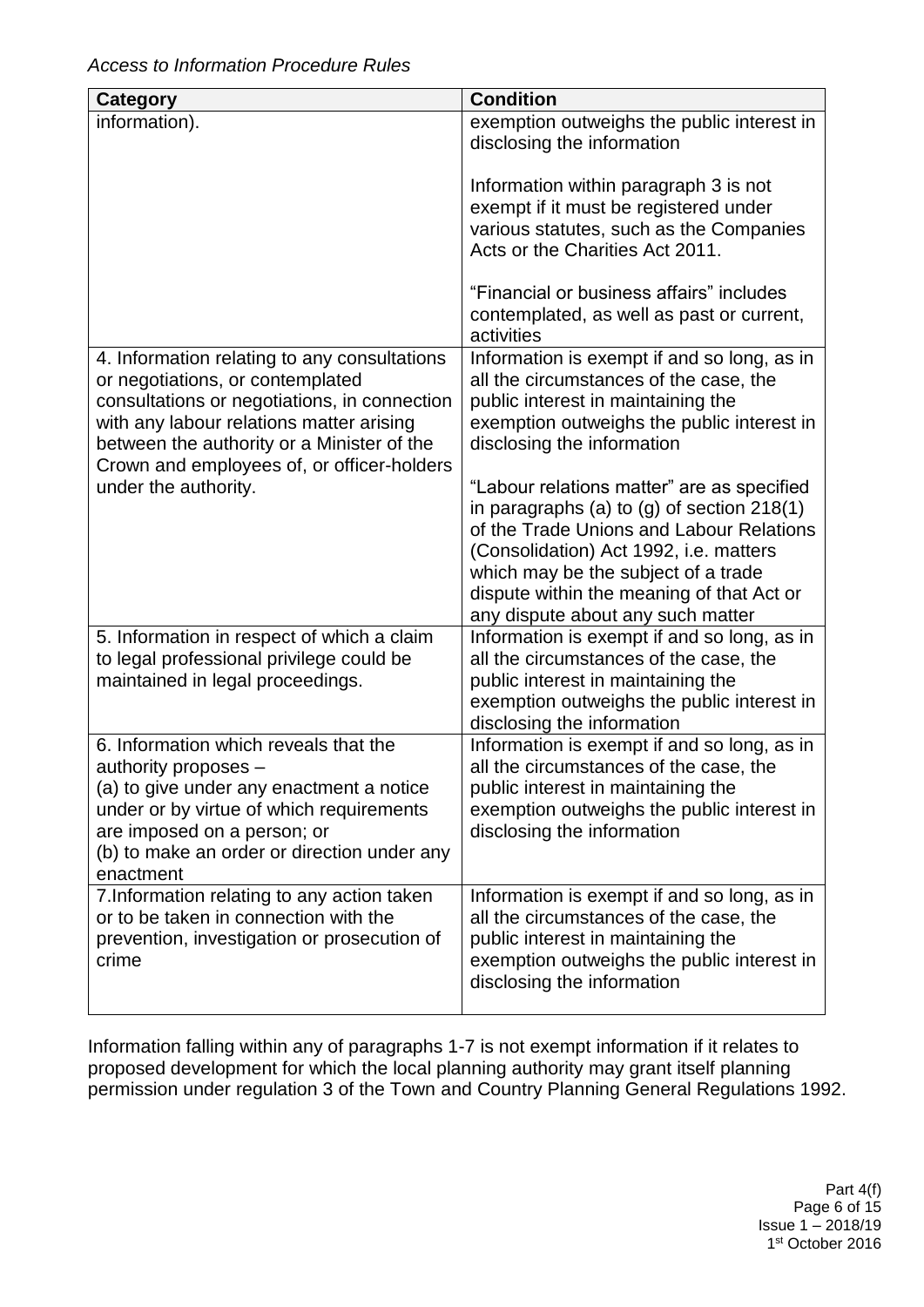### **10.5 Disorderly Conduct – discretion to exclude public**

The public may also be excluded from meetings, where the meeting so resolves, in the exercise of a lawful power of exclusion in order to maintain orderly conduct or to prevent misbehaviour at a meeting.

#### **11.0 PUBLIC ACCESS TO OTHER INFORMATION - FREEDOM OF INFORMATION**

- 11.1 Where a member of the public makes a request for information under the Freedom of Information (FOI) Act 2000, they will be informed in writing by the Council whether it holds such information, and if that is the case, they will have that information communicated to them, unless an exemption applies.
- 11.2 An FOI request must be in writing, state the name of the applicant and an address for correspondence, and describe the information requested. A request will be treated as made in writing where the text is transmitted by electronic means (e-mail), is received in legible form, and is capable of being used for subsequent reference.
- 11.3 FOI requests will be dealt with by the FOI practitioner for the relevant service area.
- 11.4 FOI requests must generally be dealt with within 20 working days of receipt.
- 11.5 The Council will not comply with FOI requests where one or other of the exemptions applies. These include:
	- information which is otherwise reasonably accessible
	- information intended for future publication
	- information where disclosure would be likely to prejudice
		- the national or local economy
		- crime prevention/detection, prosecutions, and certain civil proceedings
		- health and safety
		- commercial interests
	- information provided in confidence
	- personal information
- 11.6 In relation to most of the exemptions, the Council must also apply the 'public interest test. Even where the terms of an exemption seem to apply, the Council is still under a duty to disclose, unless the public interest in maintaining the exemption outweighs the public interest in disclosure.
- 11.7 Further details about FOI, how to make an FOI request and the FOI practitioners are contained in the document 'Freedom of Information Act 2000 – Your Right to Information from Leeds City Council' on the Council's website.

Part 4(f) Page 7 of 15 Issue 1 – 2018/19 1 st October 2016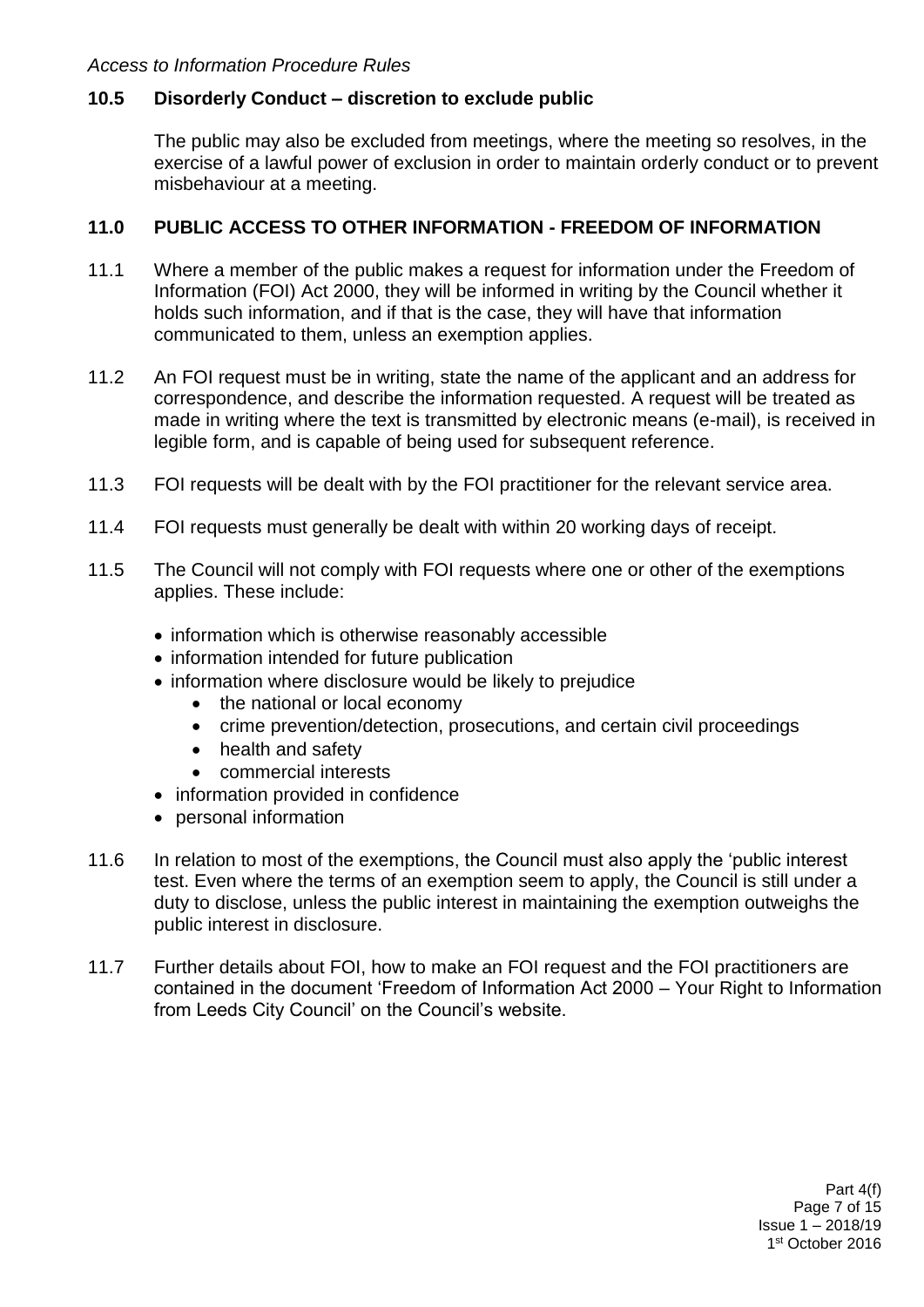## **12.0 MEMBERS ACCESS - STATUTORY RIGHTS**

#### 12.1 **Material relating to forthcoming business**

- (a) All Members are entitled to inspect any document which is in the possession or under the control of the Executive or its committees and contains material relating to any business to be transacted at a public meeting unless
	- (i) it contains exempt information falling within Rules 10.4.1, 10.4.2, 10.4.4, 10.4.5 and 10.4.7 above; or
	- (ii) it contains exempt information falling within Rule 10.4.3 above to the extent that the information relates to any terms proposed or to be proposed by or to the authority in the course of negotiations for a contract; or
	- (iii) it contains the advice of a political adviser or
	- (iv) it is a draft report or draft background paper
	- $(v)$  it is not a report or a background paper as defined in Rule 7
- (b) All Members are entitled to inspect any document which is in the possession of or under the control of the Council and contains material relating to any business to be transacted at a meeting of the Council or any of its committees or sub-committees unless
	- (i) it contains exempt information falling within Rules 10.4.1, 10.4.2, 10.4.4, 10.4.5 and 10.4.7 above or
	- (ii) it contains exempt information falling within Rule 10.4.3 above to the extent that the information relates to any terms proposed or to be proposed by or to the authority in the course of negotiations for a contract.

#### 12.2 **Material relating to Key Decisions by Directors**

All Members of the Council will be entitled to inspect any document in the possession or under the control of the Executive or its committees which relates to any Key Decision made by a Director unless any of the exceptions in Rule 12.1 applies.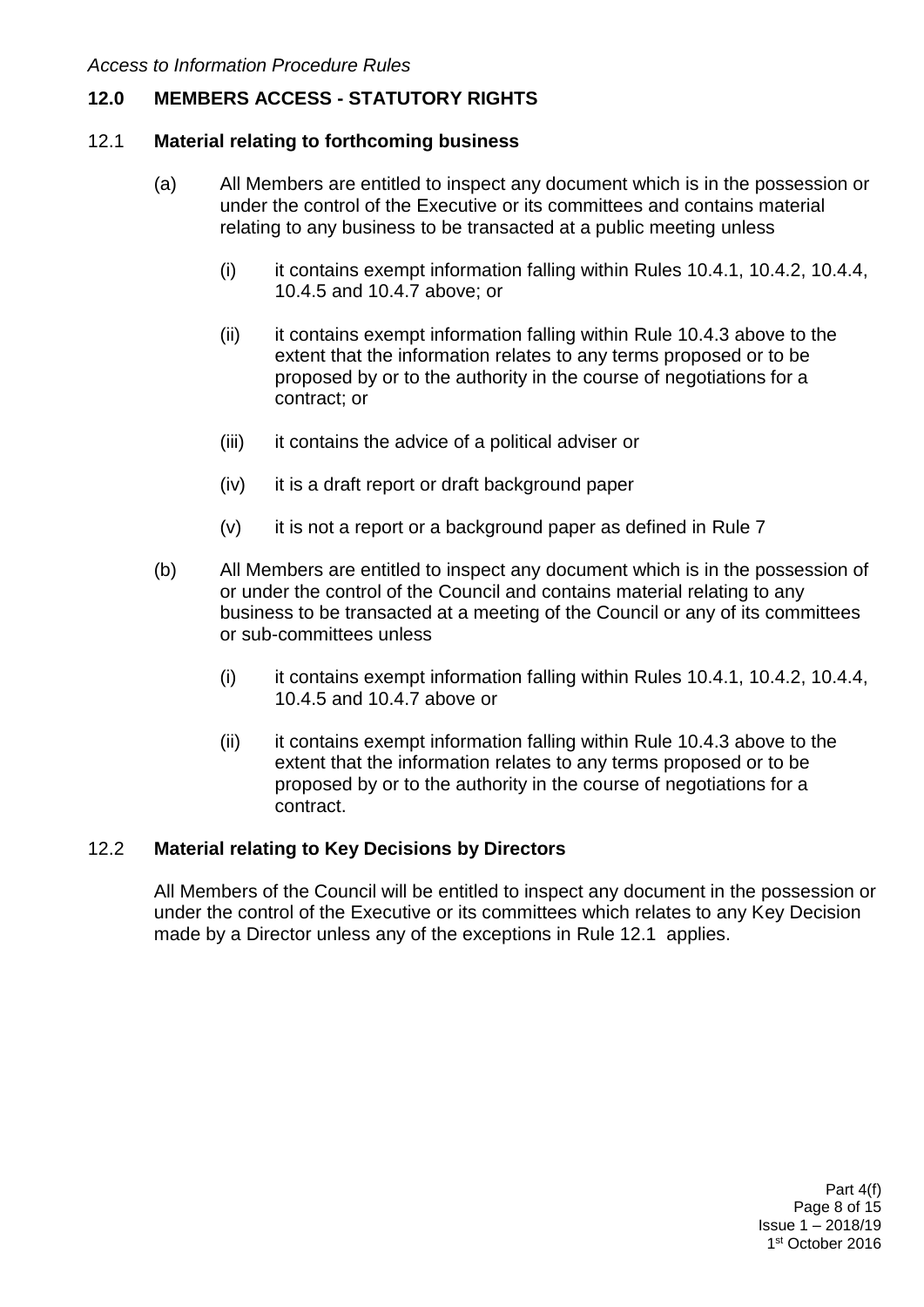## **13.0 SCRUTINY MEMBERS ACCESS– ADDITIONAL STATUTORY RIGHTS**

#### 13.1 **Rights to copies**

Subject to the limits below, a member of a Scrutiny Board (including its sub-committees) will be entitled to copies of any document which is in the possession or control of

- (a) the Executive or its committees and which contains material relating to any business transacted at a meeting of the Executive or its committees; or
- (b) a Director and which contains material relating to an officers decision.

#### 13.2 **Limit on rights**

A Scrutiny member will not be entitled to:

- (a) any document that is in draft form;
- (b) any part of a document that contains exempt or confidential information, unless that information is relevant to an action or decision they are reviewing or scrutinising or intend to scrutinise; or
- (c) the advice of a political adviser or assistant.

### **14.0 MEMBERS ACCESS – NEED TO KNOW**

#### 14.1 **Meaning of the Need to Know**

Members have the right to seek information, explanation and advice which they may reasonably need in order to assist them in properly discharging their duties as a Member of the Council**.** This can range from a request for general information about some aspect of the Council's activities to a request for specific information on behalf of a constituent. Such approaches should normally be made to the relevant Director.

#### 14.2 **The Nature of Requests**

Members should:

- (i) avoid over-involvement in issues raised by individual constituents
- (ii) be particularly careful when having direct contact with relatively junior officers, to avoid the appearance of abusing their position
- (iii) justify the request in specific terms, unless circumstances exist where a Member's need to know will be presumed – for example where a Member is on a committee and wants to inspect documents relating to that committee's business, or where the information requested is already in the public domain
- (iv) only use the information for the purpose for which it was provided, and get the prior agreement of the relevant Director to any disclosures to the press or the public

Part 4(f) Page 9 of 15 Issue 1 – 2018/19 1 st October 2016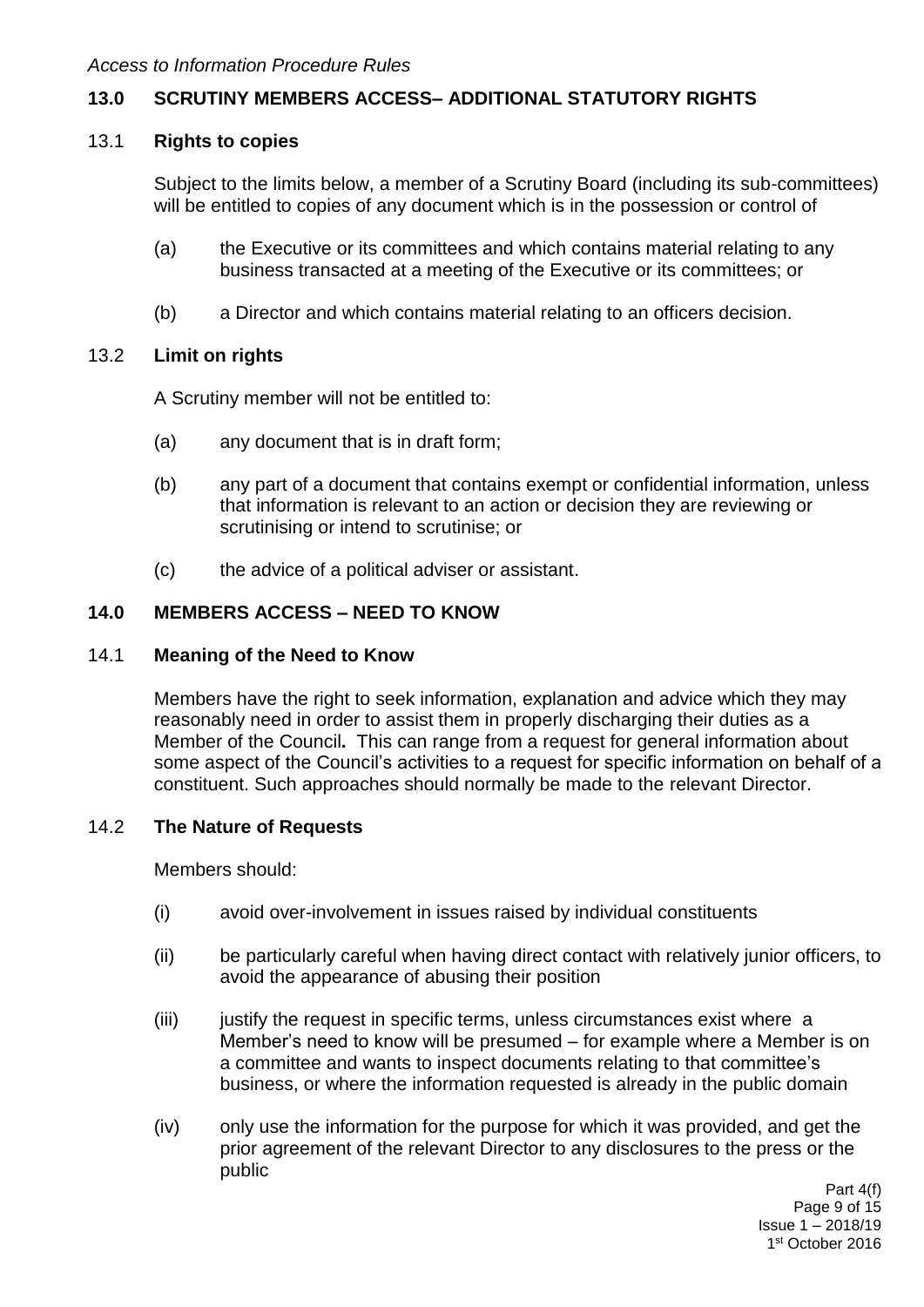### 14.3 **Limit on rights**

There are a number of factors which may limit or outweigh a Member's need to know, including:

- (i) the need to know does not extend to a 'roving commission' through Council documents
- (ii) the need to know would only extend to personal information in exceptional cases
- (iii) draft documents compiled in the context of emerging Council policies, and draft reports will not usually be disclosed
- (iv) a Member of one party group will not have a need to know in relation to a document prepared for another party group
- (v) documents prepared specifically for one Member will not, unless he/she agrees, normally be provided to another Member
- (vi) documents will not be disclosed where the relevant Director believes that use of those documents by a Member may prejudice the Council's or the public interest.
- (vii) the level of resources required to deal with locating and supplying documents.

#### 14.4 **Procedure**

- 14.4.1 Whether a Member has a need to know will be determined initially by the Director who holds the document in question (with advice from the Monitoring Officer). The Director must not have regard to party political advantage, nor must the Director's determination have the effect of preventing the Member concerned from giving evidence in Court, or of penalising the Member for so doing.
- 14.4.2 All internal documents and copies produced to any Member for inspection in accordance with this Rule will be produced on the basis that, in the absence of malice, officers are expressly indemnified in respect of any claim in litigation that may result from such publication.

#### **15.0 RIGHTS OF APPEAL**

#### 15.1 **Appeals against refusals of FOI requests**

If an FOI request is refused by an FOI practitioner, the applicant may invoke the Council's compliments and complaints procedure. FOI requests are dealt with at stage 2 of such procedure, and in the case of requests where the public interest test applies the officer dealing with the complaint will consult with the relevant Executive Member for their service. If the complaint does not result in the disclosure of the relevant information an applicant may then apply to the Information Commissioner for a decision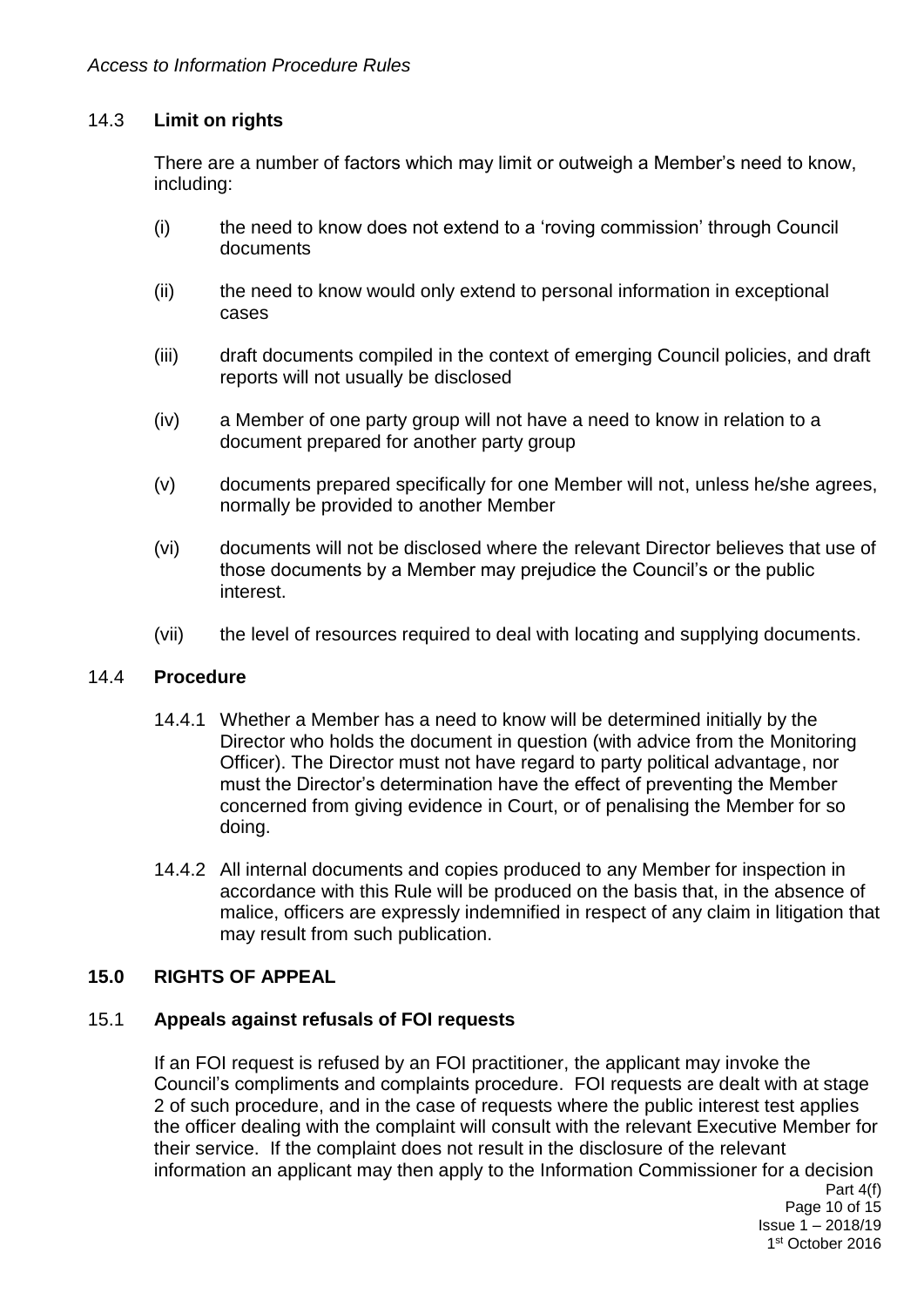as to whether the Council has complied with the relevant provisions of the Freedom of Information Act 2000.

#### 15.2 **Appeals where Public Access is denied to a Report or Background Papers**

- 15.2.1 If a member of the public is denied access to a report or background papers under these Rules, they may appeal at the relevant meeting by giving notice in writing to the Head of Governance and Scrutiny Support, such notice to be received not less than 24 hours before the relevant meeting is due to be held. Any such appeal will be considered as the first item on the agenda.
- 15.2.2 The person making the appeal may provide written submissions to the Head of Governance and Scrutiny Support, who will supply copies of the same to the relevant Director and each member of the meeting before the date of the meeting.
- 15.2.3 The Head of Governance and Scrutiny Support will supply each member of the meeting with a copy of the document to which the appeal relates, before the date of the meeting.
- 15.2.4 The Director (or nominee) will be called before the meeting to explain and justify the reasons for withholding inspection, and the meeting may question that officer. The person making the appeal will usually be called before the meeting at the same time, but the meeting may exclude that person at their reasonable discretion, where it appears to them that any of the contents of the document to which the appeal relates may otherwise be revealed to that person.
- 15.2.5 The person making the appeal will then be allowed to make representations to the meeting, and the meeting may question that person. The meeting may exclude the officer at their reasonable discretion.
- 15.2.6 The officer and the person making the appeal (and members of the public, if any) will then be asked to withdraw so that the meeting may consider whether or not to release the document. The meeting will be guided on matters of law and procedure by the Monitoring Officer (or nominee) and if necessary may adjourn the proceedings in order to obtain further legal advice.
- 15.2.7 As soon as the meeting have made their decision, the officer and the person making the appeal (and members of the public, if any) will be recalled, and the decision announced.
- 15.2.8 Where a member of the public makes an appeal against denial of access to a report or background paper which a Director intends to take into account in making a Key Decision, they must give notice in writing to the Head of Governance and Scrutiny Support who will make arrangements for a meeting of a committee of the Executive Board to be convened, to determine the appeal. In such cases, the procedure set out above will apply as if references to 'meeting' were substituted by references to 'committee'.

#### 15.3 **Appeals where a Member is denied inspection of a document**

15.3.1 If a Member is denied inspection of a document under their statutory rights or their need to know rights, they may appeal to the Executive Board. A decision made by a Director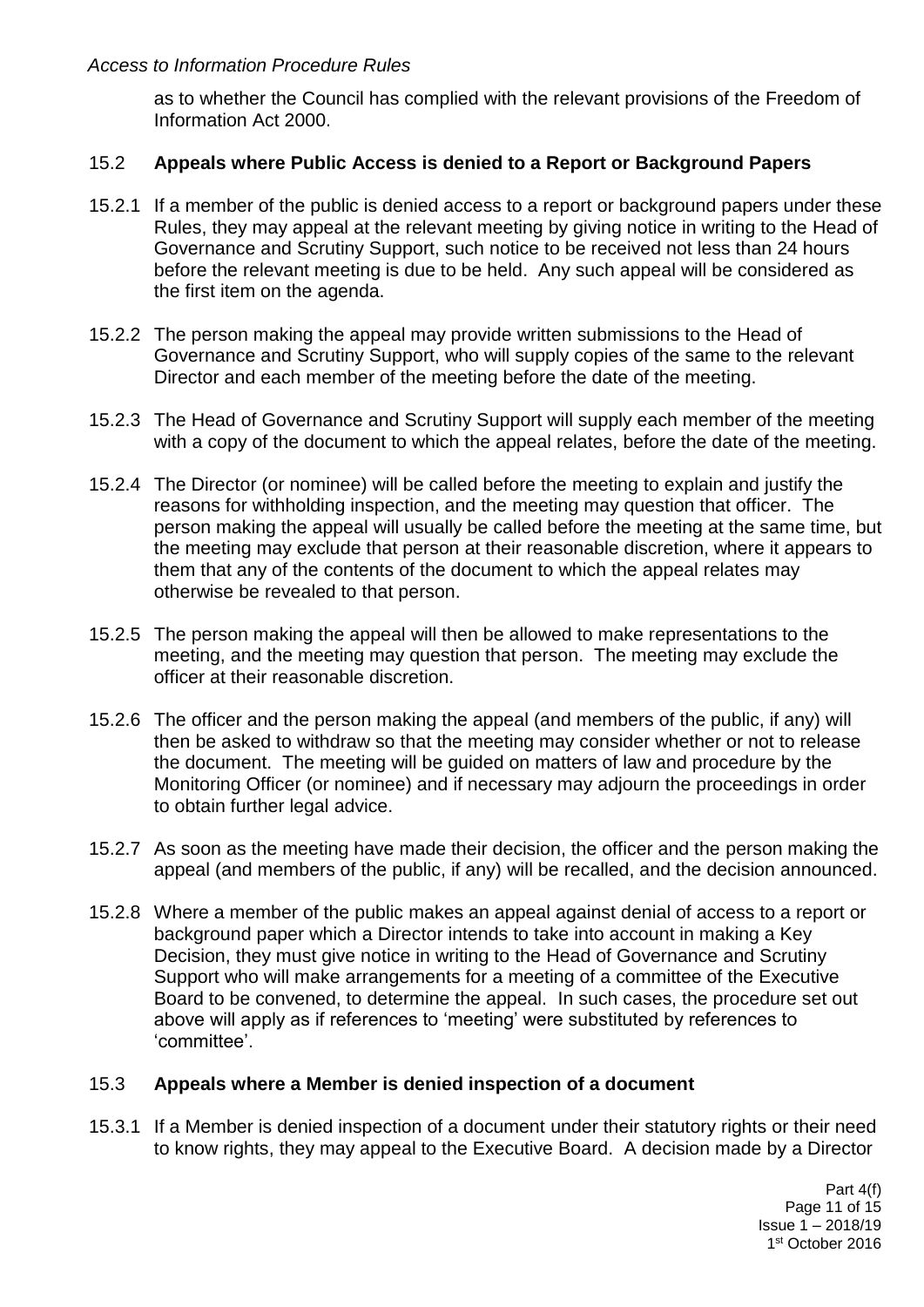to withhold the inspection of any internal document shall be valid and remain in force unless and until altered on an appeal.

- 15.3.2 A Member will give notice in writing of an appeal to the Head of Governance and Scrutiny Support, who will make arrangements for a meeting of a committee of the Executive Board to be convened to determine the appeal.
- 15.3.3 The committee of the Board will meet to determine the appeal as soon as reasonably practicable, and in any event within 20 working days of receipt of the notice of appeal.
- 15.3.4 The Member making the appeal, and the Director who decided to withhold inspection (or nominee) will each submit a written report to the Head of Governance and Scrutiny Support, who will supply copies of the same to the Member, the Director and each member of the committee at least 5 working days before the date of the committee meeting.
- 15.3.5 The Head of Governance and Scrutiny Support will supply each member of the committee with a copy of the document to which the appeal relates, before the date of the committee meeting.
- 15.3.6 The Director (or nominee) will be called before the committee to explain and justify the reasons for withholding inspection, and the committee may question that officer. The Member will usually be called before the committee at the same time, but the committee may exclude the Member at their reasonable discretion where it appears to them that any of the contents of the document to which the appeal relates may otherwise be revealed to the Member.
- 15.3.7 The Member will then be allowed to make representations to the committee, and the committee may question the Member. The committee may exclude the officer at their reasonable discretion.
- 15.3.8 The committee may permit the Member to ask questions of the officer, and vice versa at their reasonable discretion.
- 15.3.9 Both the officer and the Member will then withdraw so that the committee may consider whether or not to release the document. The committee will be guided on matters of law and procedure by the Monitoring Officer (or nominee) and if necessary may adjourn the proceedings in order to obtain further legal advice.
- 15.3.10As soon as the committee have made their decision, the officer and the Member will be recalled, and the decision announced.
- 15.3.11All internal documents and copies produced for inspection following a decision of a committee of Executive Board to release the same will be so produced on the basis that, in that absence of malice, Members and officers of the Council are expressly indemnified by the Council in respect of any claims in litigation that may result from such publication.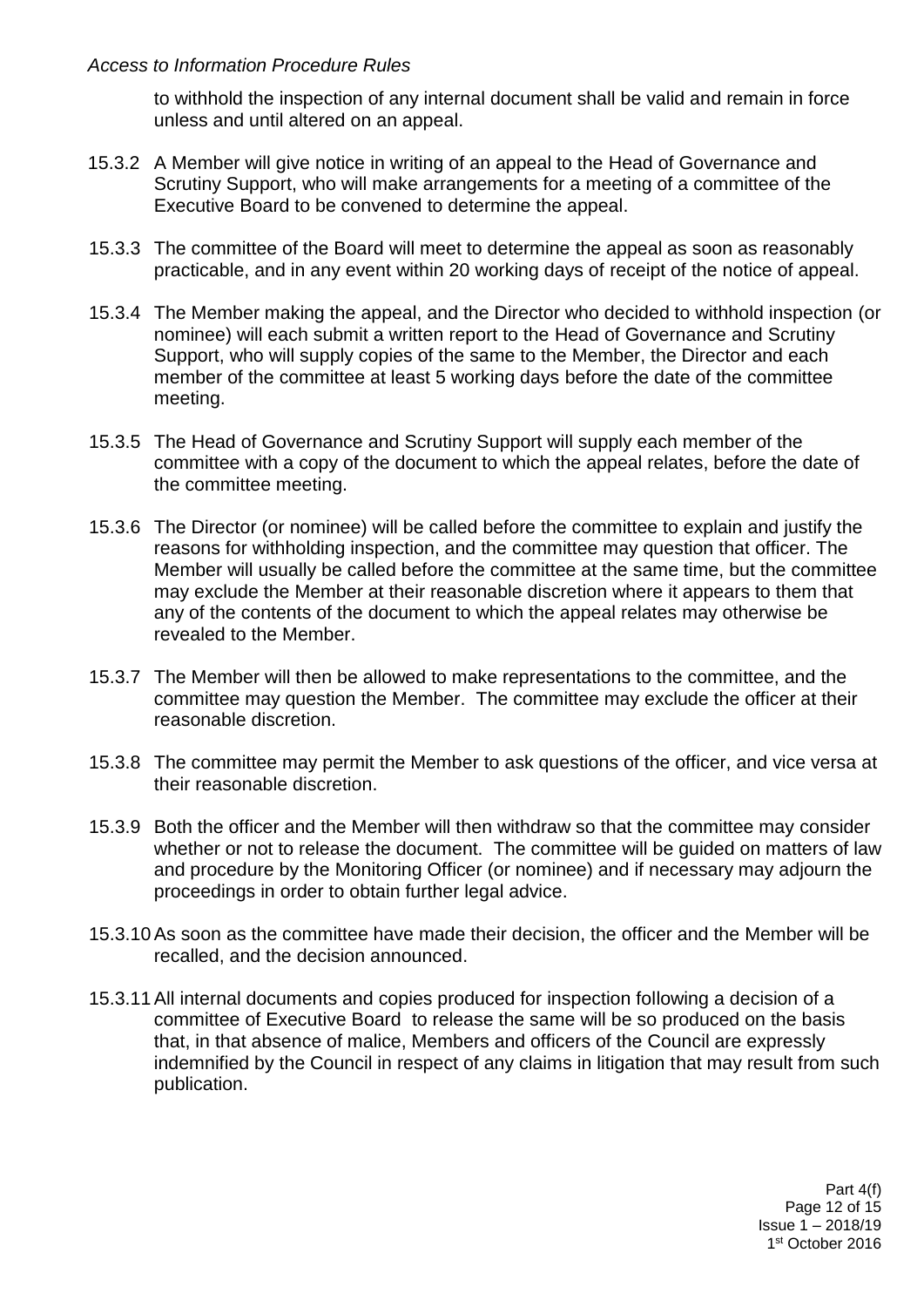## **16.0 LIST OF MEMBERS AND SUMMARY OF PUBLIC ACCESS RIGHTS**

- 16.1 The Council will publish and any member of the public may make reasonable inspection of:
	- (a) a list stating the name and address of all current Members of the Council and the Ward they represent and the name and address of all current Members of the Executive Board, Scrutiny Boards, other Committees and any sub-groups thereof; and
	- (b) a list of the rights conferred on the public to attend meetings and to inspect, copy and be supplied with documents.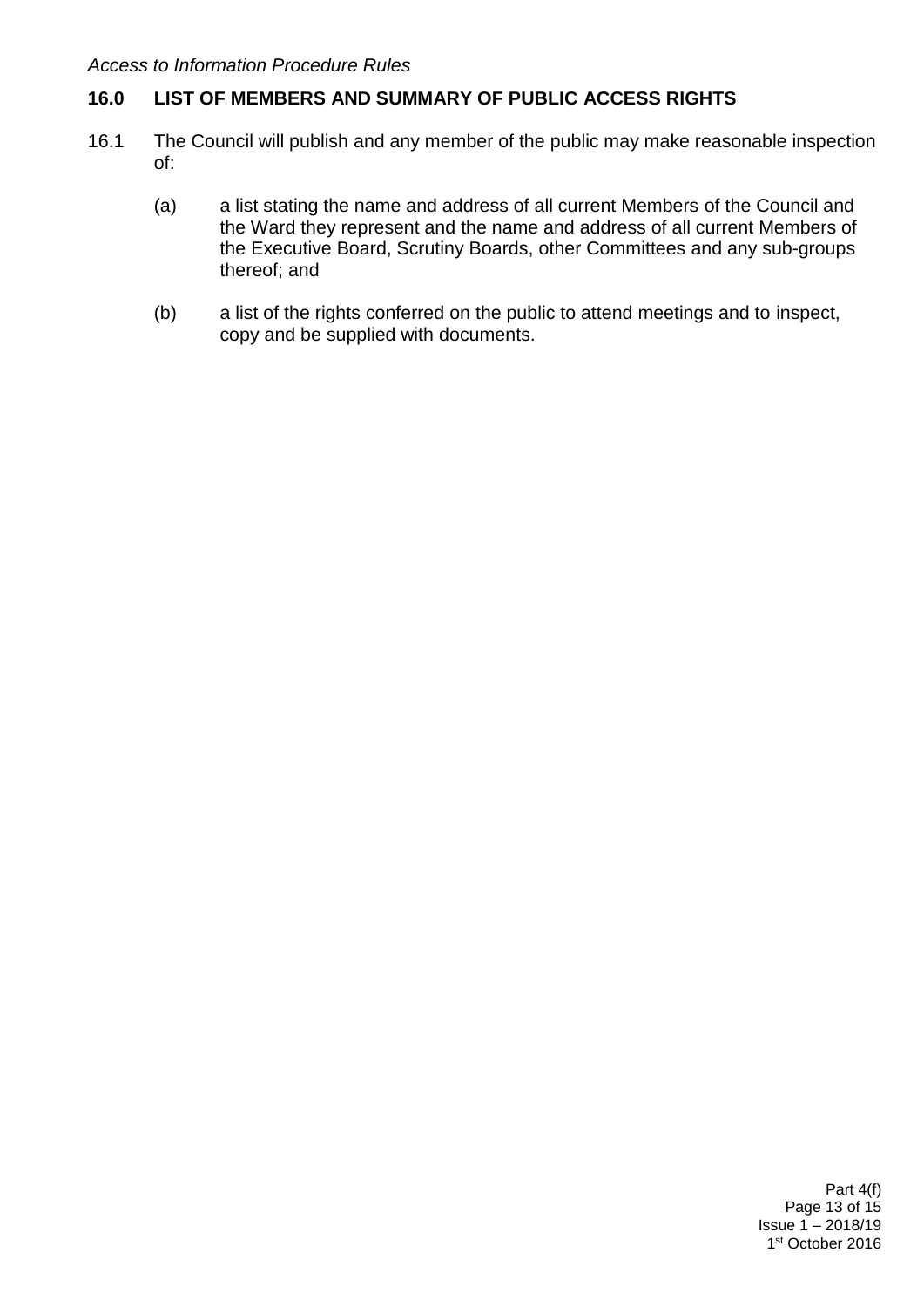## **Leeds City Council Recording<sup>11</sup> Protocol: Third Party Recording of Committees, Boards and Panels**

**The council wants to be open and transparent in the way in which it conducts its decision-making.** 

**Recording is allowed at all meetings of the authority<sup>12</sup> to enable those not present to see or hear the proceedings either as they take place (or later) and to enable the reporting of those proceedings.** 

- 1. Filming or other recording of all meetings of the authority, whilst those meetings are open to the public, is permitted<sup>13 14</sup>.
- 2. Those wishing to record proceedings should, as a courtesy, inform the chair (or clerk) of the committee of their intentions to record prior to the commencement of the meeting.
- 3. Recordings may only be taken overtly from the area designated for the public and;
	- a. Recording devices must be in silent mode
	- b. No flash or additional lighting is permitted
	- c. Recordings must be taken from one fixed position and must not obstruct others from observing proceedings
- 4. The chair of a meeting has the authority to instruct that recordings be stopped where<sup>15</sup>:
	- a. The press and public have been excluded from the meeting due to the nature of (exempt or confidential) business being discussed.
	- b. There is public disturbance or a suspension/adjournment of a meeting
	- c. The recording has become disruptive or distracting to the good order and conduct of the meeting.
	- d. Continued recording is against the wishes of an individual<sup>16</sup>

## **Use of Recordings by Third Parties– code of practice**

Following representations received from interested third parties, the following code of practice has been drawn up concerning the use of recordings.

<sup>1</sup> <sup>11</sup> This includes both video and audio recording

<sup>&</sup>lt;sup>12</sup> Including full Council, committees (boards and panels) established by full Council (and sub committees appointed by those committees) and Executive Board.

<sup>&</sup>lt;sup>13</sup>In accordance with any regulations relating to such matters.

<sup>14</sup> All agendas will indicate that recordings may be made at the meeting by third parties; signage will also be displayed indicating this

<sup>&</sup>lt;sup>15</sup> In all cases recording equipment must be switched off.

<sup>&</sup>lt;sup>16</sup> Where members of the public raise an objection to being recorded, then those individuals will not be filmed. However continued audio recording will be permitted where the contributions are material to the resolutions to be made.